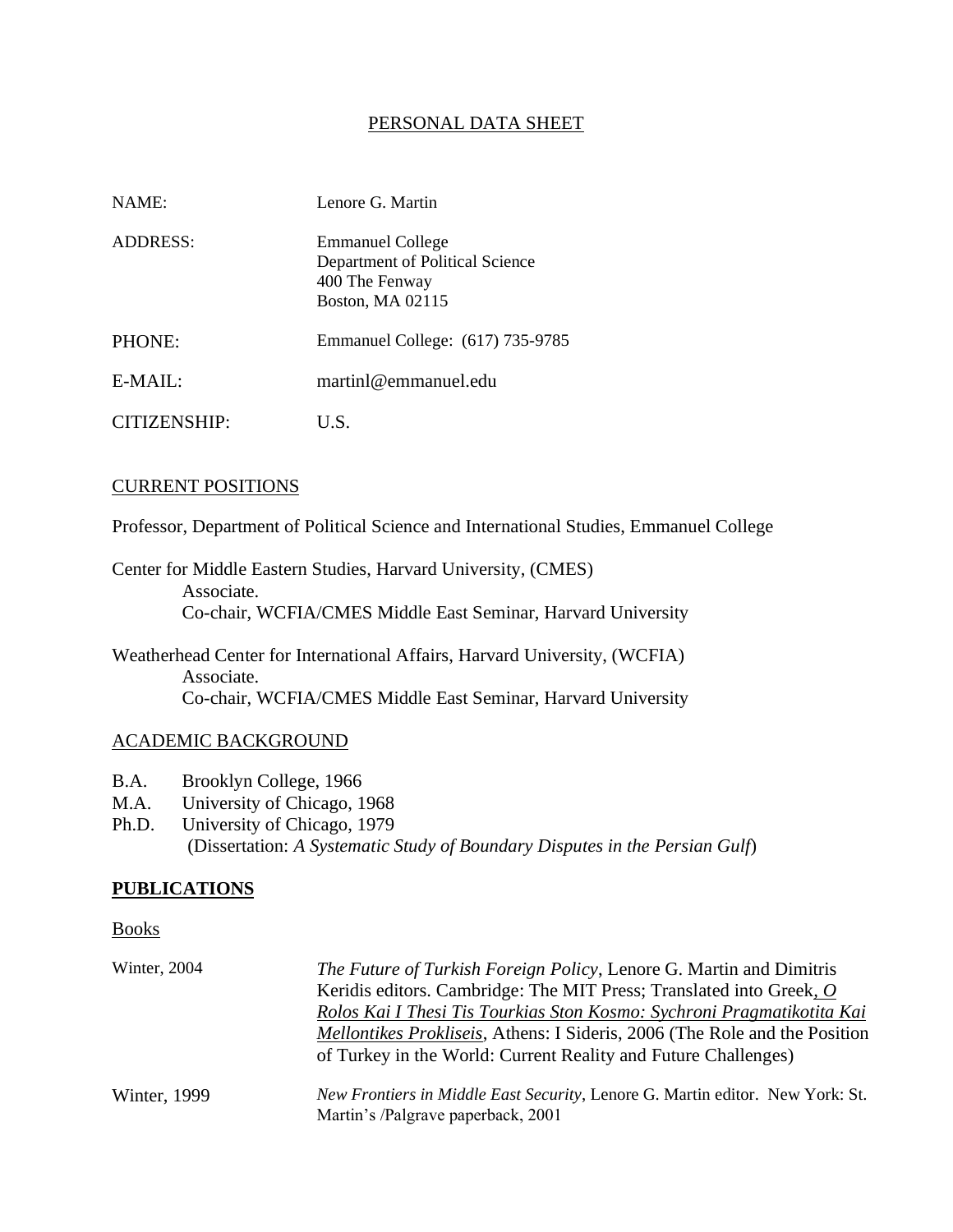### Editor of Journal Special Editions

*Turkish Studies,* Special Issue on Turkey and the Middle East, Vol. 12, No. 4, December 2011 with Meliha Altunisik

*Turkish Studies,* Special Issue on Turkey a Trans-Regional Actor, Vol. 10, No. 1, March 2009

## Editorial Boards

*Turkish Studies 2000 - current Asian Journal of MiddleEast and Islamic Studies 2018 - current*

### Articles and Chapters

| 2019 | "Analysing a Tumultuous Relationship: Turkey and the US in the Middle<br>East," Asian Journal of Middle Eastern and Islamic Studies, Vol. 13, No. 2<br>https://doi.org/10.1080/25765949.2019.1605571                                                          |
|------|---------------------------------------------------------------------------------------------------------------------------------------------------------------------------------------------------------------------------------------------------------------|
| 2017 | "A New Track Towards Resolving Turkey's Kurdish Issue," Asian Journal<br>of Middle Eastern and Islamic Studies, Vol. 11, No.2, 1-13<br>https://doi.org/10.1080/25765949.2017.12023297                                                                         |
| 2016 | "The Prospects for Turkish – Chinese Bilateral and Multilateral Security<br>Cooperation,"<br>Sociology of Islam Journal, Vol. 4, No. 1-2, 113-128<br>https://doi.org/10.1163/22131418-00402004                                                                |
| 2014 | "Turkey's Challenges," Great Decisions, Foreign Policy Association, New<br>York, NY.                                                                                                                                                                          |
| 2013 | "Turkey and the USA in a Bipolarizing Middle East," Journal of Balkan<br>and Near Eastern Studies, Vol. 15, No 2, 177-185<br>http://dx.doi.org/10.1080/19448953.2013.775037                                                                                   |
| 2013 | "Resolving the Challenges to Security and Cooperation in the Wider Black<br>Sea Region," in Ayca Ergun and Hamlet Isaxanli, eds. Security and Cross-<br>Border Cooperation in the EU, the Black Sea Region and the Southern<br>Caucasus, IOS Press, Amsterdam |
| 2012 | "Turkish Foreign Policy in the New World Order," in Metin Heper and<br>Sabri Sayari, eds. The Routledge Handbook of Modern Turkey, Routledge.                                                                                                                 |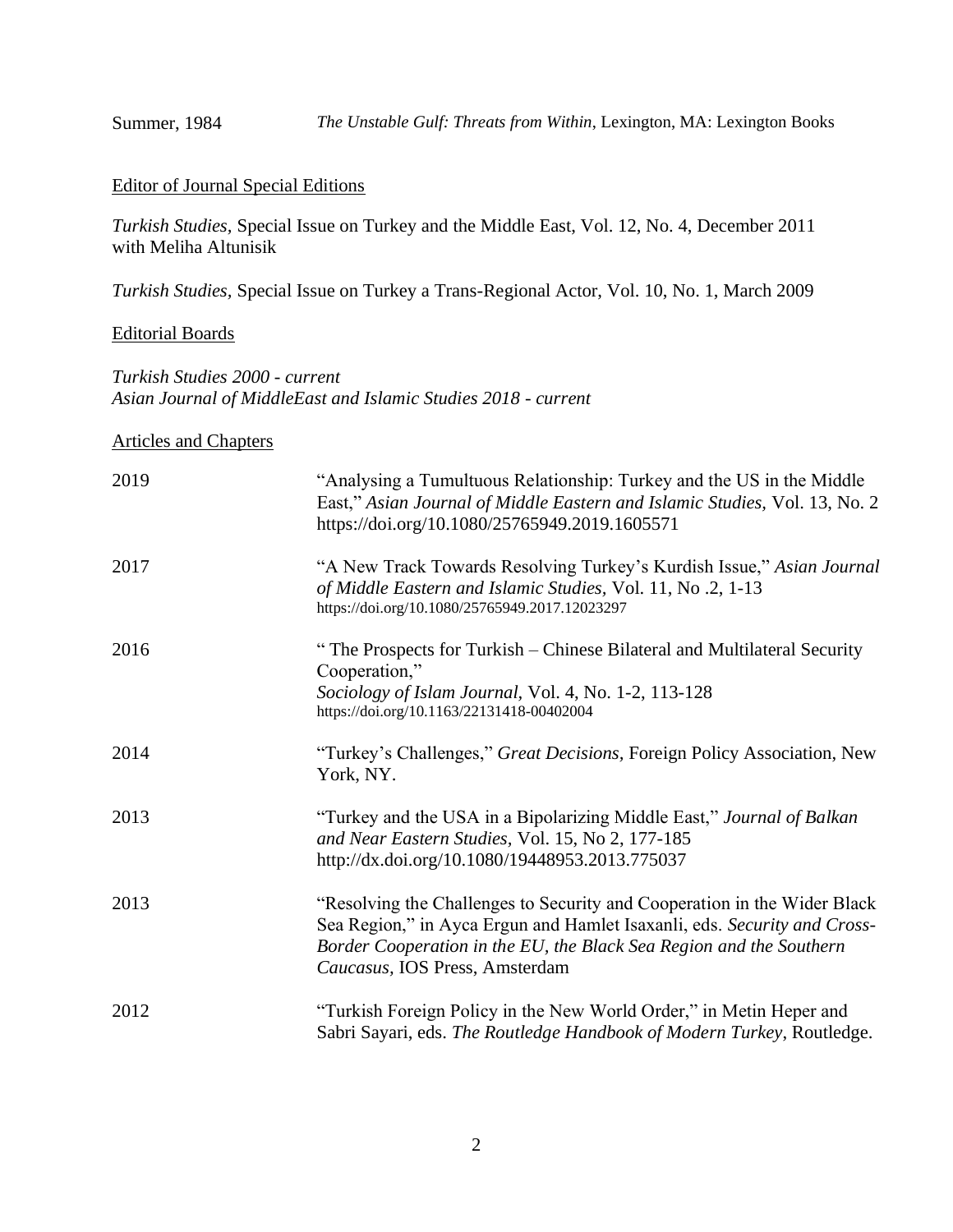| 2011                | "Making Sense of Turkish Foreign Policy in the Middle East Under the<br>AKP," Turkish Studies, Vol. 12, No. 4, December 2011 with Meliha<br>Altunisik.                                                                                                                                                                                                                                                                                                                    |
|---------------------|---------------------------------------------------------------------------------------------------------------------------------------------------------------------------------------------------------------------------------------------------------------------------------------------------------------------------------------------------------------------------------------------------------------------------------------------------------------------------|
| March, 2010         | Berger, A., Cox, H., Kelman, H.C., Martin, L.G., Mendelsohn, E., Norton,<br>A.R., Steiner, H., & Walt, S.M. Israel and Palestine—Two states for two<br>peoples: If not now, when? Policy statement of the Boston Study Group on<br>Middle East Peace. In A. Berger et al., Israel and Palestine-Two states<br>for two peoples: If not now, when? (pp. $1-14$ ). An electronic publication<br>available at the Foreign Policy Association online bookstore: www.fpa.org    |
| <b>March</b> , 2010 | Kelman, H.C., & Martin, L.G. Palestinian refugees. In A. Berger et al.,<br>Israel and Palestine—Two states for two peoples: If not now, when? (pp.<br>15–22). An electronic publication available at the Foreign Policy<br>Association online bookstore: www.fpa.org<br>Reprinted in, Herbert C. Kelman, Transforming The Israeli-Palestinian<br>Conflict: From Mutual Negation to Reconciliation, Edited by Philip Mattar<br>and Neil Caplan, Chapter 12, Routledge 2018 |
| 2009                | "U.S. Relations With Turkey," in Robert Looney, editor. A Handbook of<br>U.S.-Middle East Relations, Routledge                                                                                                                                                                                                                                                                                                                                                            |
| 2009                | "Turkey and Gulf Cooperation Council Security," Turkish Studies, Vol. 10,<br>No 1 March 2009                                                                                                                                                                                                                                                                                                                                                                              |
| 2009                | Introduction to Special Issue of Turkish Studies, Turkey a Trans-Regional<br>Actor, Vol. 10, No. 1 March 2009                                                                                                                                                                                                                                                                                                                                                             |
| July, 2004          | "Middle East Overview," Citizen's Guide to U.S. Foreign Policy, New<br><b>York: Foreign Policy Association</b>                                                                                                                                                                                                                                                                                                                                                            |
| Winter, 2004        | "Turkey's Middle East Foreign Policy," in Lenore G. Martin and Dimitris<br>Keridis, editors. The Future of Turkish Foreign Policy, Cambridge: The<br><b>MIT Press</b>                                                                                                                                                                                                                                                                                                     |
| July, 2003          | Assessing the Impact of U.S.- Israeli Relations on the Arab World, Carlisle<br>Barracks: Strategic Studies Institute, U.S. Army War College                                                                                                                                                                                                                                                                                                                               |
| Fall, 2002          | "Conceptualizing Security in the Middle East: Israel and a Palestinian<br>State," in Tami Jacoby and Brent Sasley, eds., Redefining Security in the<br>Middle East, Manchester: Manchester University Press                                                                                                                                                                                                                                                               |
| Spring, 2002        | "Arafat's Dueling Dilemmas: Succession and the Peace Process," in<br>Middle East Review of International Affairs (MERIA), Vol. 6, No. 1<br>(March 2002).                                                                                                                                                                                                                                                                                                                  |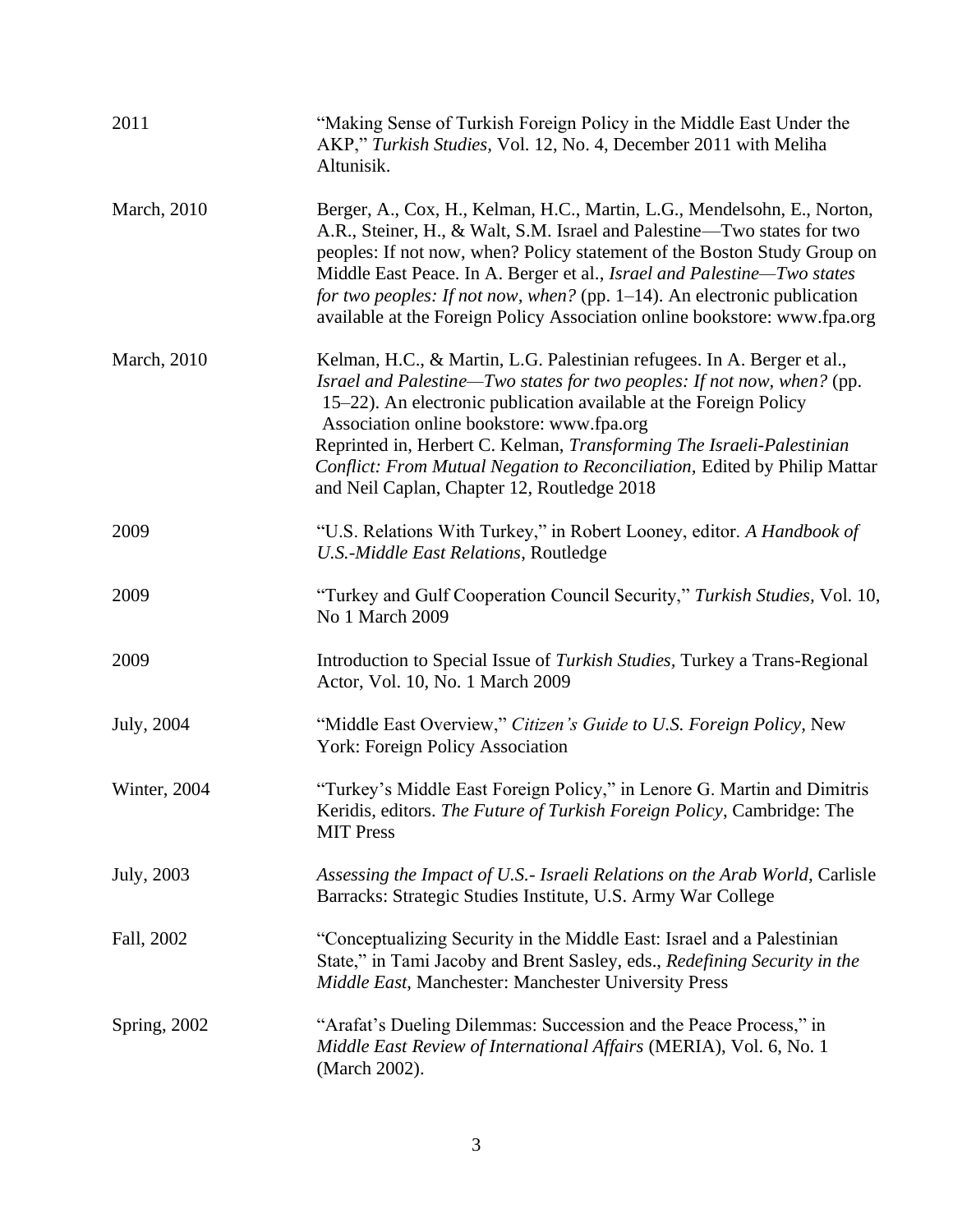| Spring, 2002         | "Turkey and the Contemporary Middle East: The Search for National<br>Security" in Hasan Celal Güzel, C. Cem Oğuz, and Osman Karatay, The<br>Turks, Vol. 5 (Ankara: Yeni Türkiye Publications, 2002); also In Turkish<br>as "Türkiye ve Günümüzde Orta Doğu: Ulusal Güvenlik Arayışı" in Hasan<br>Celal Güzel, Kemal Çiçek, and Salim Koca, Türkler, Vol. 17 (Ankara:<br>Yeni Türkiye Yayınları, 2002) |
|----------------------|-------------------------------------------------------------------------------------------------------------------------------------------------------------------------------------------------------------------------------------------------------------------------------------------------------------------------------------------------------------------------------------------------------|
| Spring, 2000         | "Turkey's Security in the Middle East," Turkish Studies, Vol. I, No. 1,<br>Spring 2000.                                                                                                                                                                                                                                                                                                               |
| Spring, 2000         | "Ortadoğu'da Ulusal Güvenlik: Bütünsel Bir Yaklaşıma Doğru" ("The<br>Search for Security in the Middle East: A Theoretical Approach") in<br>Augustus Richard Norton, ed., Ortadoğu Politikları ve Güvenlik: Yeni<br>Yönelimler (Middle East Politics and Security: New Directions), Istanbul<br>(also published in Persian and Arabic)                                                                |
| Winter, 1999         | "Towards an Integrated Approach to National Security in the Middle East"<br>in Lenore G. Martin, ed., New Frontiers in Middle East Security.                                                                                                                                                                                                                                                          |
| <b>Winter</b> , 1995 | "Turbulence in the Gulf: Assessing the Shifting Currents," in Masayuki<br>Yamauchi, ed., The Middle East And Central Asia After The Collapse Of<br>The Soviet Union, Asahi Press.                                                                                                                                                                                                                     |
| <b>Spring</b> , 1991 | "Iran and the Changing Balance of Power in the Persian Gulf," The Iranian<br>Journal of International Affairs, Vol. III, No. 1, Spring 1991.                                                                                                                                                                                                                                                          |
| Fall, 1990           | "Gulf Policy After the Iraqi Invasion of Kuwait", Oxford International<br>Review, Vol. II, No. 1, 1990.                                                                                                                                                                                                                                                                                               |
| <b>Winter</b> , 1987 | "Patterns of Regional Conflict and U.S. Gulf Policy," in William Olson,<br>ed., U.S. Security Interests in the Gulf Region, Westview Press.                                                                                                                                                                                                                                                           |
| <b>Spring</b> , 1983 | "Inter-Arab Disputes in the Middle East," Middle East Review, Special<br>Report, No. 4 (1982/83).                                                                                                                                                                                                                                                                                                     |
| Winter, 1982         | "The Political Implications of Boundary Disputes in the Persian Gulf,"<br>Middle East Review, Fall-Winter 1982.                                                                                                                                                                                                                                                                                       |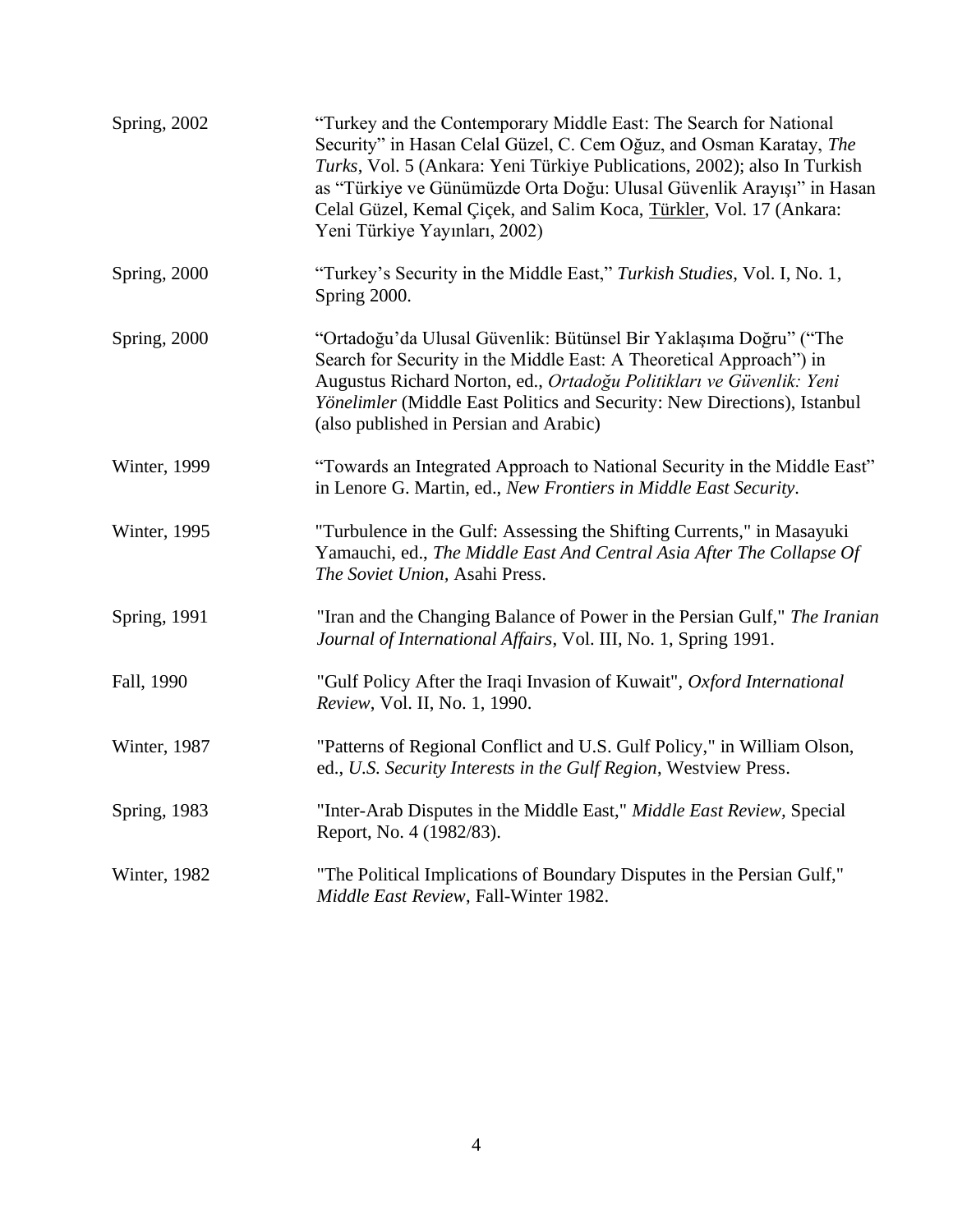## Newspaper Articles and Op-Eds

| March, 2013          | "Obama's Moment to Make the Case for Middle East Peace," The Foreign<br>Policy Association blog, with the Boston Study Group on Middle East<br>Peace Berger, A., Cox, H., Kelman, H.C., Martin, L.G., Mendelsohn, E.,<br>Norton, A.R., Steiner, H., & Walt, S.M., March 11, 2013<br>http://foreignpolicyblogs.com/2013/03/11/obamas-moment-to-make-the-<br>case-for-middle-east-peace/ |
|----------------------|----------------------------------------------------------------------------------------------------------------------------------------------------------------------------------------------------------------------------------------------------------------------------------------------------------------------------------------------------------------------------------------|
| November, 2011       | "Turkey Needs to Address 'the Kurdish Question'," The New York Times,<br>Room for Debate, November 15, 2011                                                                                                                                                                                                                                                                            |
| June, 2011           | "Turkey's New AKP Government: Will it Move Towards a Liberal or<br>Illiberal Democracy?" Huffington Post, June 22, 2011 with Joshua<br>Walker.                                                                                                                                                                                                                                         |
| May, 2011            | "Is Turkey losing its balancing act in the new Middle East?" The Middle<br>East Channel on <i>ForeignPolicy.com</i> May 26, 2011 with Joshua Walker                                                                                                                                                                                                                                    |
| February, 2009       | "A Stimulus Package for Reviving the Peace Process," The Mideast Peace<br>Pulse, February 17, 2009                                                                                                                                                                                                                                                                                     |
| April, 2008          | "Turkey's Constitutional Crisis – From Lose-Lose to Win-Win," in Middle<br>East Bulletin (on-line publication), April 14, 2008 reprinted in Hurriyet,<br>April 17, 2008                                                                                                                                                                                                                |
| <b>August</b> , 2007 | "The Missing Link in Gulf Security," The Boston Globe, August 30, 2007;<br>reprinted in the Turkish Daily News as "Turkey the Missing Player in Gulf<br>Security," September 4, 2007                                                                                                                                                                                                   |
| September, 2006      | "Turkey's Iraq Problem," The Washington Post, September 16, 2006                                                                                                                                                                                                                                                                                                                       |
| February, 2005       | "A Bush Plan for the Middle East," The Boston Globe, February 5, 2005;<br>reprinted as "Real Security for Israel Can Only Be Found in Real Peace,"<br>Daily Star (Lebanon) Wednesday, February 16, 2005                                                                                                                                                                                |
| April, 1991          | "Interlude in Iran," The Washington Post, April 6, 1991.                                                                                                                                                                                                                                                                                                                               |
| February, 1991       | Interview with Lenore G. Martin, Kayhan International, February 16,<br>1991, pp. $8 - 9$ .                                                                                                                                                                                                                                                                                             |
| <b>August, 1990</b>  | "Crisis Was Avoidable," <i>Boston Globe</i> , Focus section, August 12, 1990.                                                                                                                                                                                                                                                                                                          |
| October, 1980        | "For A Gulf NATO," The New York Times, October 9, 1980                                                                                                                                                                                                                                                                                                                                 |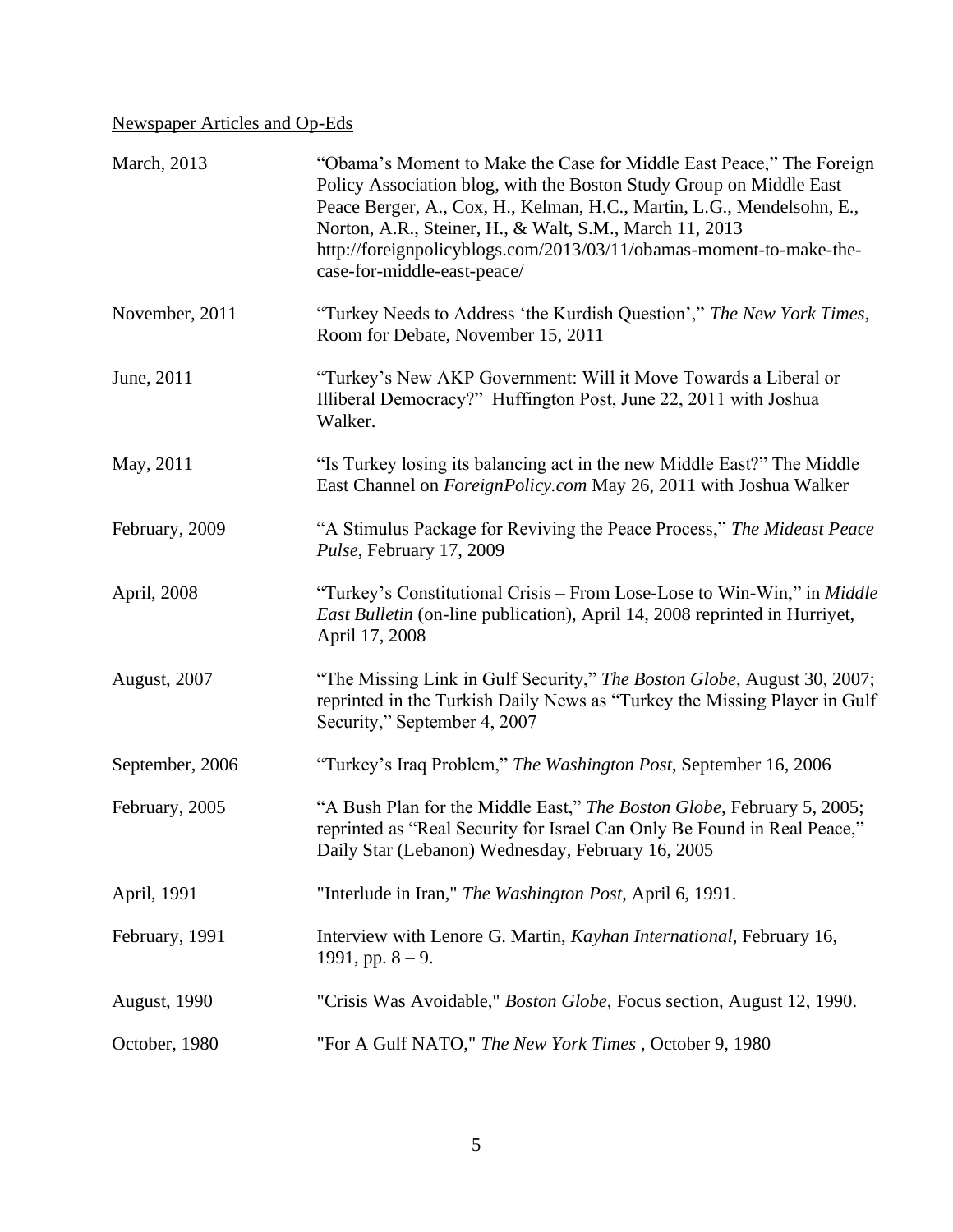# INTERVIEWS (Samples)

A number of interviews with KCBS on both the Middle East and on Turkey.

| February 10, 2021 | Bassem Aly, "Turkey's Student Protests: Too far from Gezi,"<br>ahramonline, http://english.ahram.org.eg/News/402734.aspx                                                                                                                      |
|-------------------|-----------------------------------------------------------------------------------------------------------------------------------------------------------------------------------------------------------------------------------------------|
| November 3, 2020  | Stasa Salacanin, "How will Syria's unending war play out in the<br>northeast?" Qantara, https://en.qantara.de/content/us-russian-<br>diplomatic-tug-of-war-how-will-syrias-unending-war-play-out-in-the-<br>northeast?page=0%2C1              |
| October 20, 2020  | Bassem Aly, "Turkey's overseas adventures," ahramonline,<br>http://english.ahram.org.eg/News/388842.aspx                                                                                                                                      |
| March 27, 2020    | Stasa Salacanin, "Turkey and the West remain far apart," Middle East<br><b>Monitor</b>                                                                                                                                                        |
| January 5, 2020   | Bassem Aly, "Despite high cost, Libyan War is Turkey's last hope for<br>spreading political Islam," English ahram online,<br>http://english.ahram.org.eg/News/358947.aspx                                                                     |
| July 22, 2019     | "The only person who benefitted from the 2016 Turkish coup was<br>Erdogan," Iranian News Agency, https://www.ilna.ir/Section-politics-<br>3/787034-the-only-person-benefited-from-turkish-coup-tat-attempt-was                                |
| July 1, 2019      | "Istanbul election is a sign of erosion of the AKP," Interview by Kamran<br>Baradaran for Iran Labor news Agency, https://www.ilna.ir/Section-world-<br>8/779980-istanbul-election-is-sign-of-erosion-of-the-akp-lenore-martin-<br>tells-ilna |
| May 8, 2019       | Interview by Bassem Aly for article, "The political battle over Istanbul,"<br>Ahram online                                                                                                                                                    |
| April 7, 2018     | "Professor Dr. Lenore G. Martin to Gulan: The competition between the<br>Saudis and Iranians has elements of both power struggle and sectarian<br>rivalry," Gulan Media, http://www.gulan-<br>media.com/english/details.php?section=2&id=185  |
| April, 2017       | KCBS interview on the Trump trip to the Middle East                                                                                                                                                                                           |
| January, 2015     | "Turkey-U.S. Relations in 2014," Analist, USAK, Ankara<br>http://www.usakanalist.com/detail.php?id=822191                                                                                                                                     |
| January 10, 2014  | "I do believe that Syria is a problem for the stability of Turkey," Gulan<br>Media<br>http://www.gulan-media.com/english/print.php?id=96&section=2                                                                                            |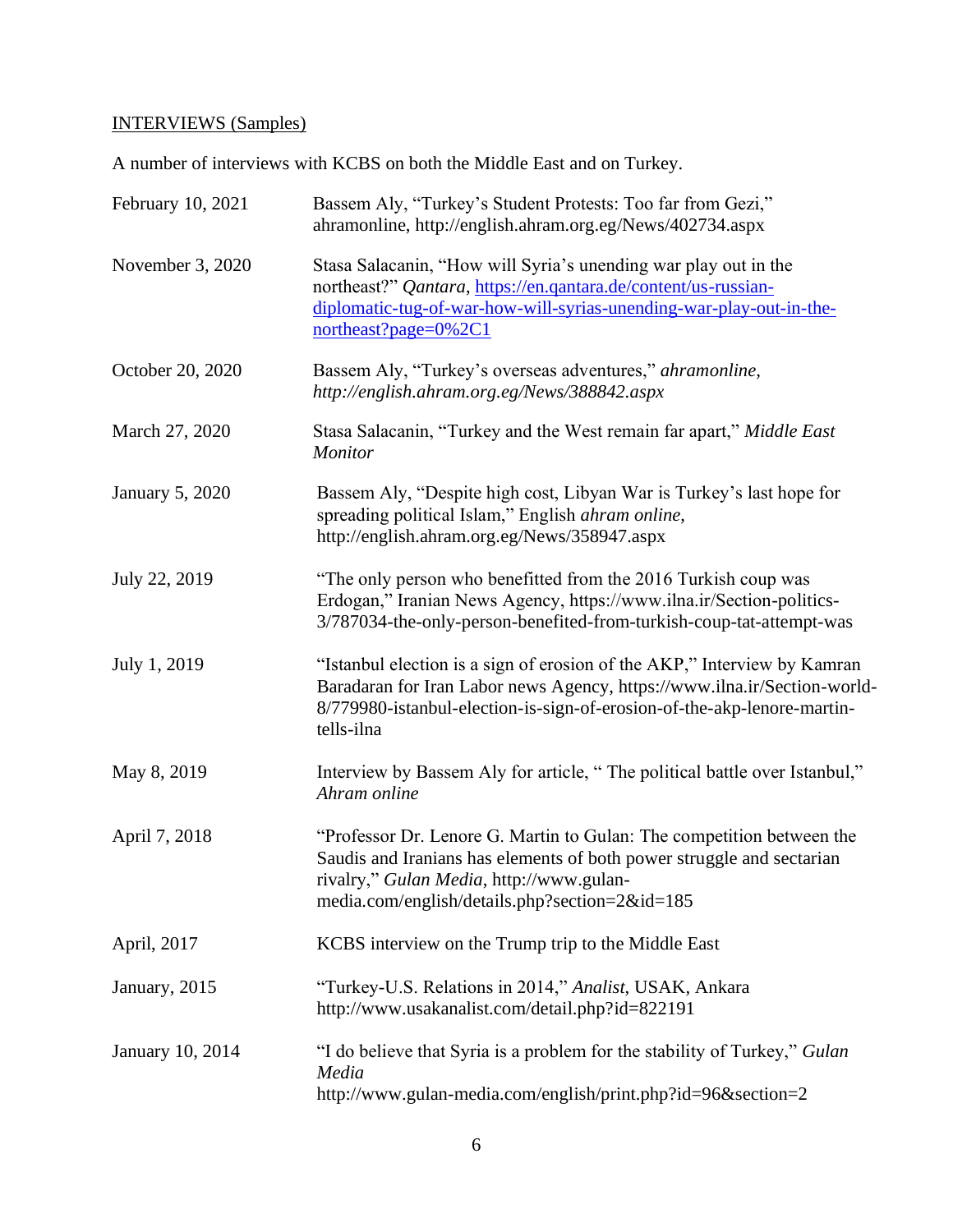| August 13, 2013    | "Netanyahu paralyzes two-state solution, risks US goodwill, Anadolu<br>Agency<br>http://www.aa.com.tr/en/headline/214606--i                                                     |
|--------------------|---------------------------------------------------------------------------------------------------------------------------------------------------------------------------------|
| September 27, 2012 | U.S.-Israel Ties, Today Show, China Radio International<br>http://english.cri.cn/8706/2012/09/27/2861s724548.htm                                                                |
| April 2, 2012      | "The Middle East is Polarized Around the US and Iran After Syria," Aksam<br>http://www.aksam.com.tr/suriye-sonrasinda-ortadoguda-abd-ve-iran-<br>kutuplari-olustu--108094h.html |
| August 31, 2011    | Has the Arab Spring Made Israel Less Safe, Today Show, China Radio<br>International<br>http://english.cri.cn/8706/2011/09/01/2861s656275.htm                                    |
| September 17, 2010 | Israel Needs to Reach a Two-State Solution, ORSAM<br>http://orsam.org.tr/en/showArticle.aspx?ID=280                                                                             |
| July 20, 2012      | Turkey's Foreign Policies, Today Show, China International Radio<br>http://english.cri.cn/8706/2010/07/20/481s583964.htm                                                        |
| July 16, 2010      | "Why Did Biden Come To Iraq?" Rudaw<br>http://www.rudaw.net/english/interview/3012.html                                                                                         |
| February 17, 2009  | Gaza sours Israel-Turkey relations, Aljazeera<br>http://www.aljazeera.com/programmes/insidestory/2009/02/200921614571<br>798366.html                                            |

## PAPERS AND PANELS (1990 – PRESENT)

| May 18, 2021       | "Turkish Foreign Policy in the Middle East: A Three dimensional<br>Analysis" Zoom panel on Turkish Foreign Policy in its<br>Neighborhood, Hellenic Foundation for European & Foreign Policy |
|--------------------|---------------------------------------------------------------------------------------------------------------------------------------------------------------------------------------------|
| April 7, 2021      | "Turkish Foreign Policy: How Do We Explain It?" Zoom panel on<br>Turkish Foreign Policy: Ideologies, Identities and Princples,<br>International Studies Association                         |
| November 4, 2020   | "Turkey and China: A Blooming Relationship?" Zoom panel, China<br>and the World, Northeastern Political Science Association                                                                 |
| September 24, 2020 | Discussant, "Turkey's Identity Politics Inside Out: From Foreign<br>Policy to Pop Culture," WCFIA-CMES Middle East Seminar,<br><b>Harvard University</b>                                    |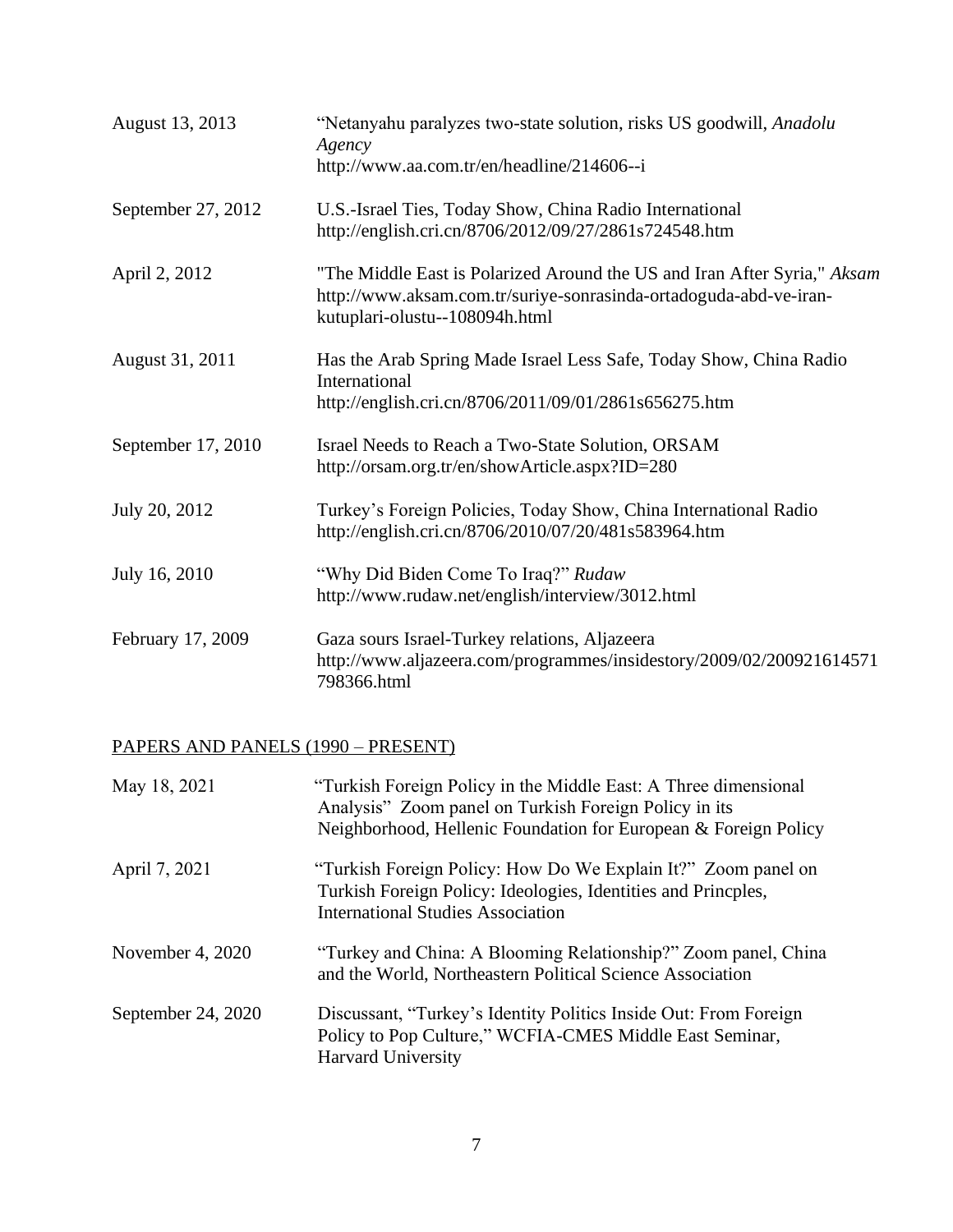| November 19, 2019 | "U.S. Withdrawal: Implications for the Syrian Kurds and Middle<br>Eastern Politics," Panelist, Tufts University, Fletcher School, the<br>Institute for Global Leadership                                                          |
|-------------------|-----------------------------------------------------------------------------------------------------------------------------------------------------------------------------------------------------------------------------------|
| November 7, 2019  | "The Transitioning Gulf System: What Role for Turkey?" Northeastern<br>Political Science Association, Philadelphia                                                                                                                |
| May 17, 2019      | "Turkey and the Gulf: Addressing the Political-Economic Challenges of<br>An Unstable Region," Conference on China in the Middle East, and North<br>Africa, Institute of Global Studies, Shanghai University, Shanghai, China      |
| May 24, 2019      | "Turkey and the U.S. in the Middle East," Shanghai Foreign Studies<br>University, Shanghai, China                                                                                                                                 |
| April 16, 2019    | Chair and Discussant, Seminar on China and the Middle East in the 21st<br>Century, Center for Middle Eastern Studies, Harvard University                                                                                          |
| March 27, 2019    | "Analyzing the State of Academic Studies of Turkish Foreign Policy," on<br>the panel titled, Studying Turkey's Foreign Policy: Old Habits or New<br>Paths? At the International Studies Association meeting in Toronto,<br>Canada |
| November 17, 2018 | "Analyzing A Tumultuous Relationship: Turkey and the U.S. In The<br>Middle East," Middle East Study Association, San Antonio, Texas                                                                                               |
| September 1, 2018 | "The Turkish Electorate and Turkish-EU Relations: A Looming Crisis,"<br>with Professor Ersin Kalaycıoğlu, on the panel Public Opinion and Foreign<br>Policy, American Political Science Association Annual Meeting, Boston,<br>MA |
| July 25, 2018     | "Turkey and the Gulf: The New Dynamic" on the panel, Rethinking A<br>Statecraft: Perspectives from Emerging Market Democracies, International<br>Political Science Association Biannual Meeting, Brisbane, Australia              |
| May 4, 2018       | "The Challenge of Turkish Foreign Policy" on a panel on Human Rights<br>and Hybrid Regimes, for the Inauguration of the Sakıp Sabancı Center<br>Turkish Studies, Columbia University                                              |
| April 14, 2018    | "Regional Politics and the New Sectarianism: Post 2003 Turkey," Harvard<br>University, John F. Kennedy School of Government, Belfer Center,<br>conference on Islam, Dialogue, and Sectarian-De-Escalation.                        |
| April 7, 2018     | "Shifts in Turkish Foreign Policy: A Systems Analysis," Roundtable on<br>The Shift in Turkish Foreign Policy: Rules, Norms and Power Structures,<br>International Studies Association, Annual Meeting 2018, San Francisco         |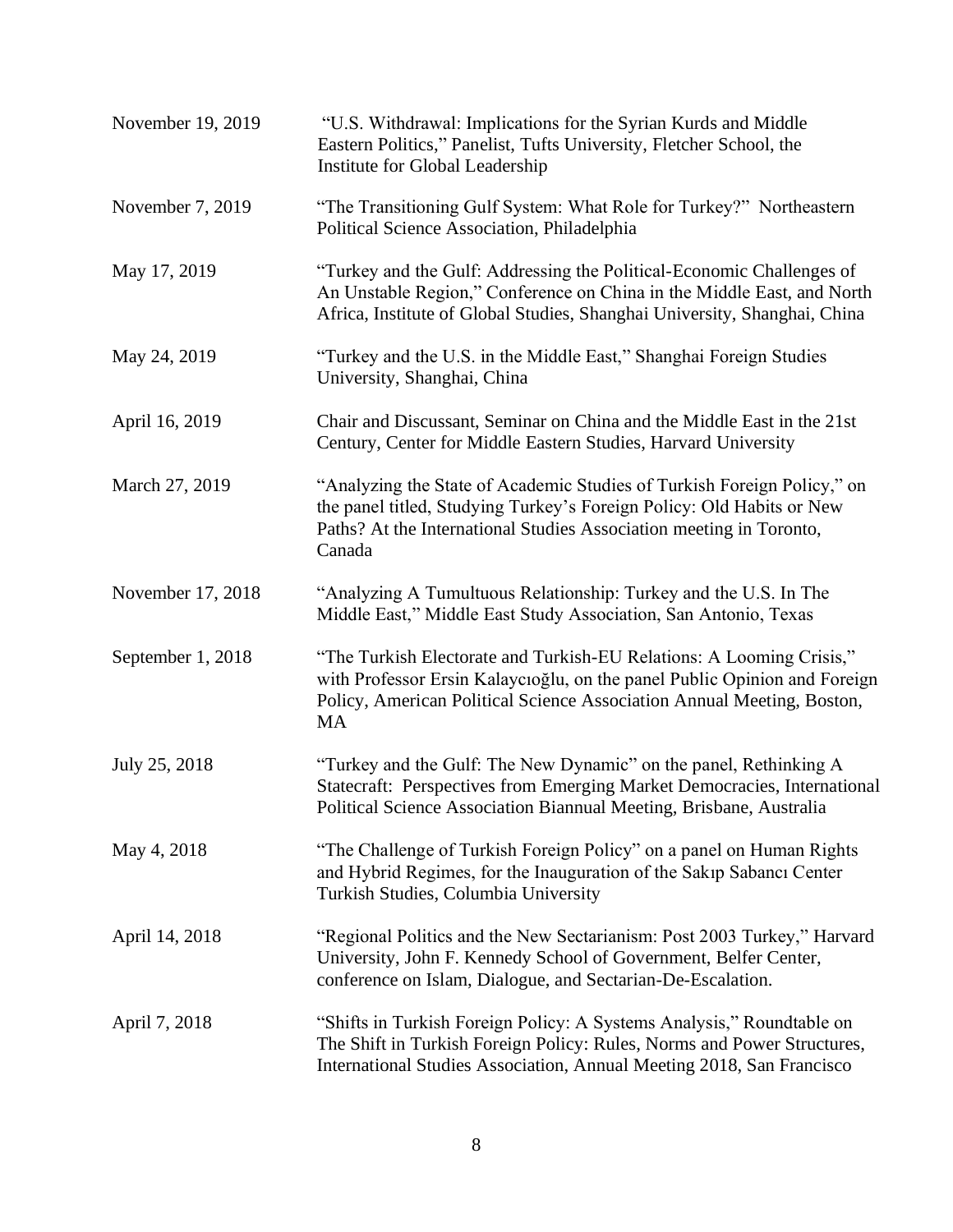| April 4, 2018      | "Principled Realism as a Solution to Violent Extremism in the Middle<br>East?" with Meliha Altunışık and Ersin Kalaycıoğlu, International Studies<br>Association Annual Meeting 2018, San Francisco                                         |
|--------------------|---------------------------------------------------------------------------------------------------------------------------------------------------------------------------------------------------------------------------------------------|
| November 19, 2017  | "A New Approach to Solving Turkey's Kurdish Issue," as part of the<br>panel: From Hope to Disappointment to Hope?: The Failure ad Future<br>Hope of Reconciliation Processes in Turkey. Middle East Studies<br>Association, Washington D.C. |
| November 11, 2017  | "Can Track II Diplomacy Contribute to Reviving a Kurdish Turkish Peace<br>Process?" Northeast Political Science Association, Philadelphia                                                                                                   |
| February 25, 2017  | "Turkey's Foreign Policy: A New Analytical Framework for Challenging<br>Times" with Dr. Meliha Altunişik International Studies Association,<br><b>Baltimore</b>                                                                             |
| February 25, 2017  | "Debating Change in Turkish Foreign Policy within the Changing<br>Geopolitics of Turkey's Neighborhood," Roundtable, International Studies<br><b>Association Meeting, Baltimore</b>                                                         |
| November 10, 2016  | "Turkey and the Kurdish regional Government: Are there Lessons To be<br>Learned in Northern Syria?" Northeast Political Science Association,<br><b>Boston</b>                                                                               |
| September 24, 2016 | "Turkey's Governance Challenges – Creating Havoc Inside and Out: What<br>Can Be Done?" 5th International Forum on Asia and the Middle East—A<br>global Perspective on Middle East Governance, Shanghai                                      |
| June 10, 2016      | "Regime Change in Turkey: Kurdish Politics and Foreign Policy," Panel<br>Presentation, Centre for Turkish Studies, London                                                                                                                   |
| March 23, 2016     | "The Neoliberal Relationship Between the Kurdish Regional Government<br>and Turkey: Is there a Role for China?" Conference on China in the<br>Middle East, Qatar University, Qatar                                                          |
| March 16, 2016     | "Turkey and the Middle East," Roundtable on Peace at Home Peace in the<br>World: How Relevant in Turkish Foreign Policy? International Studies<br><b>Association Meeting, Atlanta</b>                                                       |
| November 23, 2015  | "Turkey Under Siege, Inside and Out: The Regional Dimension," Herbert<br>C. Kelman Seminar on International Conflict Analysis and Resolution,<br>Harvard University                                                                         |
| November 13, 2015  | "Turkish Foreign Policy: The Kurdish Challenge," panel on Decision-<br>Making and Cases of Foreign Policy, Northeast Political Science<br>Association Meeting, Philadelphia                                                                 |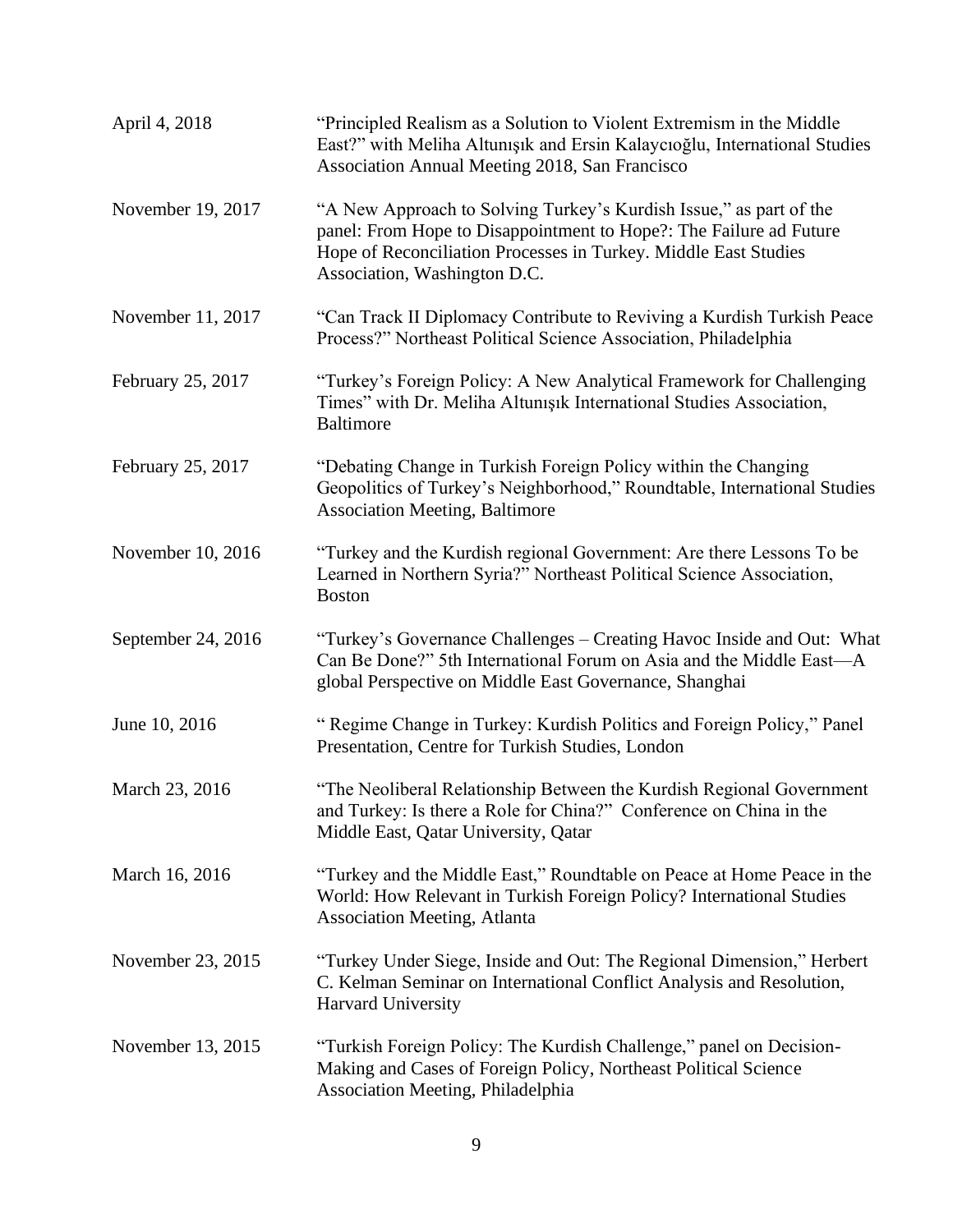| March 17, 2015    | "Turkish – Chinese Bilateral and Multilateral Security Cooperation,<br>Conference on China in the Middle East, Peking University, Beijing, China                                                                                                          |
|-------------------|-----------------------------------------------------------------------------------------------------------------------------------------------------------------------------------------------------------------------------------------------------------|
| March 10, 2015    | "China and Turkish Foreign Policy Through a Security Lens," Shanghai<br>International Studies University, Shanghai, China                                                                                                                                 |
| February 20, 2015 | "Turkey Has Read its Davutoglu But Has it Read its Morgenthau?"<br>Roundtable: Realities and Delusions of 'Power' in Turkish Foreign<br>Policy" International Studies Association, New Orleans                                                            |
| November 14, 2014 | "The Kurds and Turkish Foreign Policy in a Tumultuous Middle East,"<br>Workshop on Turkish Foreign Policy in the 21st Century: The Human<br>Dimension, Sponsored by the Friedrich Ebert Stiftung and Middle East<br>Technical University, Ankara, Turkey. |
| August 6, 2014    | "Gaza-Israel: Past-Present and Future" Civic Series, Cambridge MA                                                                                                                                                                                         |
| March 28, 2014    | "Turkey's Role in a Troubled Black Sea," Roundtable: Security Challenges<br>in a Region of Regions, International Studies Association, Toronto, Canada                                                                                                    |
| February 11, 2014 | "Turkey at the Crossroads: The Political Impact of the Syrian Crisis in<br>Turkey," World Boston                                                                                                                                                          |
| January 31, 2014  | "The Political Impact of the Syrian Refugee Crisis in Turkey," Workshop<br>on the Syrian Refugee Crisis and the Contiguous States, Boston University                                                                                                      |
| November 16, 2013 | "Turkey's Kurdish Conflict: Will the new Peace Process Succeed?"<br>Northeastern Political Science Association, Philadelphia (with students<br>Rebecca Marie Day and Leonidha Pulluqi)                                                                    |
| July 30, 3013     | Testimony, Massachusetts General Court on the Protests in Turkey                                                                                                                                                                                          |
| June 14, 2013     | "Turkish Foreign Policy: In an Evolving Middle East," Northwest<br>University, Xi'an, China                                                                                                                                                               |
| June 9, 2013      | "Turkish Foreign Policy in the Middle East: The Challenge of Turbulent<br>Times," Beijing Foreign Studies University, Beijing                                                                                                                             |
| June 9, 2013      | "Foreign Policy in a Changing World-The Challenge of the Syrian Crisis,"<br>Beijing Foreign Studies University, Beijing                                                                                                                                   |
| May 2, 2013       | "The Black Sea in Turkish Foreign Policy: Security, Politics, and Energy,"<br>with Ronald H. Linden, University of Pittsburgh, EU Center of<br>Excellence/European Studies Center conference on The Changing Security<br>Environment of the Black Sea.    |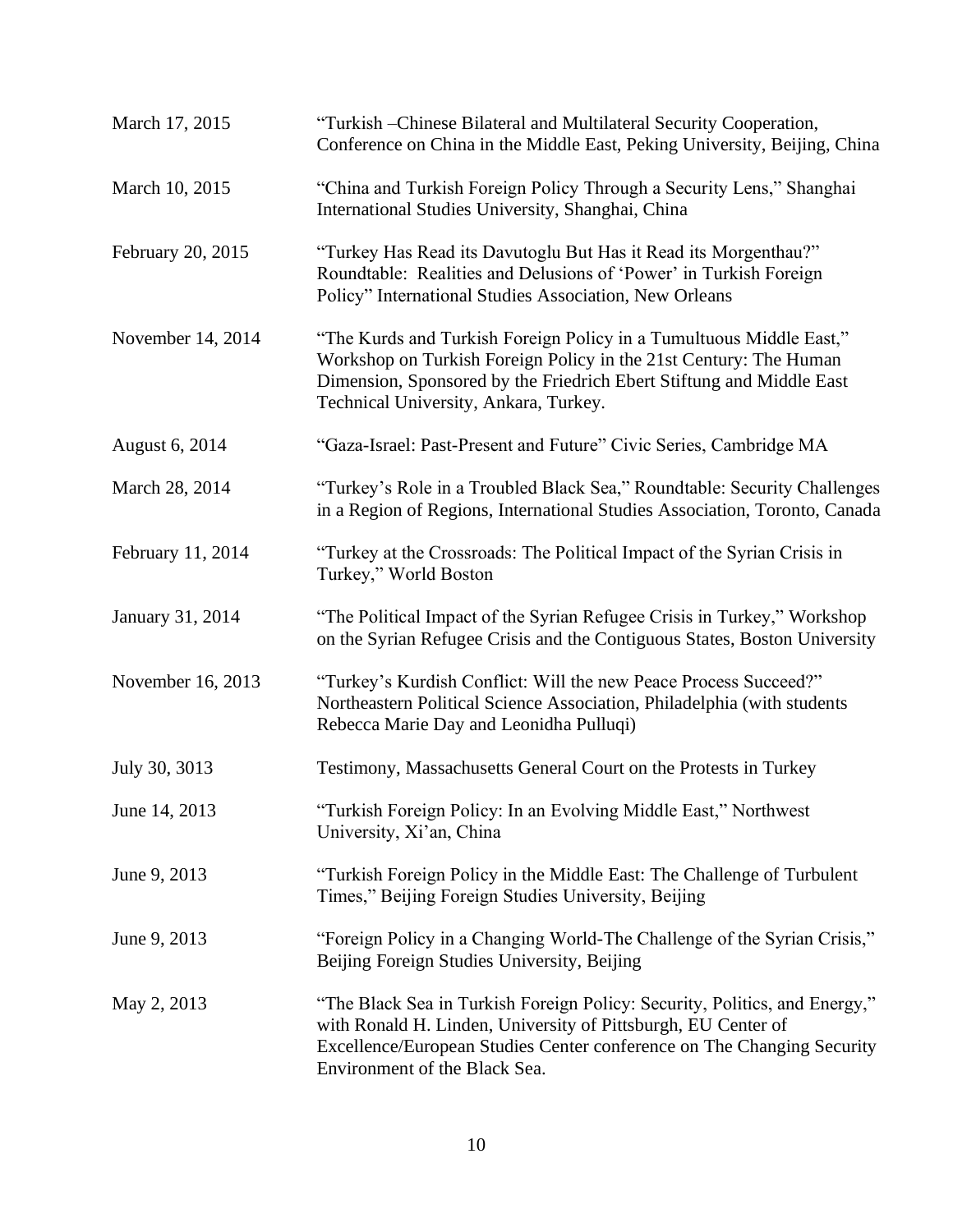| June 14, 2012        | "What Does a Restructuring Middle East Mean for Turkey, the US and<br>Their Foreign Policies," St Antony's College, University of Oxford                                                                                                                                                                                 |
|----------------------|--------------------------------------------------------------------------------------------------------------------------------------------------------------------------------------------------------------------------------------------------------------------------------------------------------------------------|
| March 29, 2012       | "Turkey and the US in a Bipolarizing Middle East," Koc University,<br>Istanbul, conference on Turkish American Alliance in A Volatile Region:<br>Challenges and Opportunities.                                                                                                                                           |
| September 23, 2011   | "Structural Challenges to Security and Cooperation in the Black Sea<br>Region," Keynote speaker, NATO sponsored Conference on Cross-Border<br>Cooperation in the EU, Black Sea Region and the Southern Caucasus<br>organized by Middle East Technical University, Turkey and Khazar<br>University, Azerbaijan in Ankara. |
| June 23, 2011        | "Turkey and Iran," Middle East Institute, Second Annual Conference,<br>Washington, D.C.                                                                                                                                                                                                                                  |
| March 13, 2011       | "Turkey-Israel Relations," Workshop on Turkey-Israel, Institute for<br>National Security Studies, Tel Aviv University                                                                                                                                                                                                    |
| November 4, 2010     | "Recalibrating Turkish Foreign Policy: Turkey, the US and the Middle<br>East," co-sponsored by The Seminar on Turkey in the Modern World and<br>The Middle East Seminar, Harvard University                                                                                                                              |
| May 27, 2010         | "The Turkish-US Partnership: Its Evolving Parameters in the Middle East,"<br>Department of International Relations, Bilkent University, Ankara, Turkey                                                                                                                                                                   |
| May 24, 2010         | "Israel-Palestine-A Two-State Solution?" Istanbul Policy Center, Istanbul,<br>Turkey                                                                                                                                                                                                                                     |
| May 20, 2010         | "Israel-Palestine: If Not Two-States Now Then What?" Middle East<br>Technical University International Relations Conference, Northern Cyprus                                                                                                                                                                             |
| May $15 - 16$ , 2010 | Invited Participant, "Turkish Diplomacy and Regional/Global Order in the<br>Early XXIst Century," Turkish Ministry of Foreign Affairs, Istanbul,<br>Turkey                                                                                                                                                               |
| May 13, 2010         | "The United States, Turkey and the Middle East," Global Relations Forum,<br>Task Force on Turkey-USA Relations, Istanbul, Turkey                                                                                                                                                                                         |
| March 31, 2010       | "Turkish Foreign Policy and the KRG: An Analytical Framework," Middle<br>East Technical University, Ankara, Turkey                                                                                                                                                                                                       |
| March 23, 2010       | "Turkey and the Gulf," Ataturk University, Erzurum, Turkey                                                                                                                                                                                                                                                               |
| March 17, 2010       | "Palestinian-Israeli Peace: If When and How?" Sabanci University,<br>Istanbul, Turkey                                                                                                                                                                                                                                    |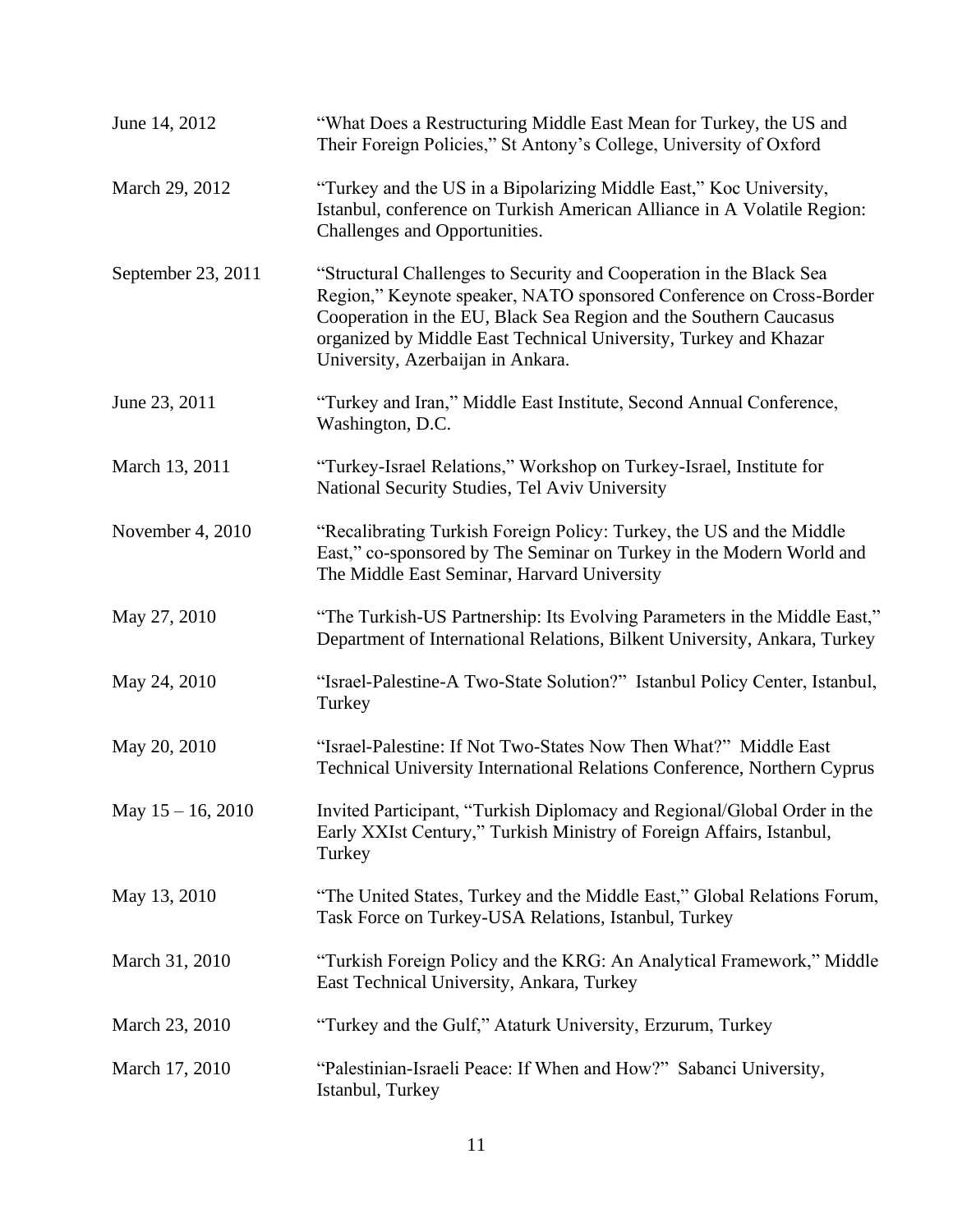| March 4, 2010         | "Turkish Foreign Policy: The Integration of Its Domestic and International<br>Variables," Erciyes University, Kayseri, Turkey                                                                                                          |
|-----------------------|----------------------------------------------------------------------------------------------------------------------------------------------------------------------------------------------------------------------------------------|
| January 30, 2009      | "Turkey and the Middle East: Changes and Challenges" Fellows Seminar,<br>Weatherhead Center for International Affairs, Harvard University                                                                                              |
| October 25, 2008      | U.S. Policy on Turkey and the Israel-Palestine Conflict in the Upcoming<br>Presidential Elections," Florida Atlantic University, Boca Raton, Florida                                                                                   |
| September 23, 2008    | "Turkey and the Gulf: A New Romance?" Seminar on Turkey in the<br>Modern World, Harvard University                                                                                                                                     |
| June $26 - 27$ , 2008 | Invited participant, Conference on "Perceptions Misperceptions in the EU<br>and Turkey: Stumbling Blocks on the Road to Accession," organized by<br>the Center for European Security Studies and the Turkish Institute,<br>Netherlands |
| June 15, 2008         | "Turkey's Growing Role in the Middle East," Comparative<br>Interdisciplinary Studies Section of the International Studies Association,<br>Paris                                                                                        |
| March 26, 2008        | "Turkey and the Gulf: The Convergence of Identity Politics and Regional<br>Strategic Interaction," International Studies Association, San Francisco                                                                                    |
| June 15, 2007         | "Resolving the Palestinian-Israeli Conflict: Is Now the Time?" Middle<br>East Technical University, Ankara                                                                                                                             |
| March 10, 2007        | "Israel, Turkey and the Changing Landscape of the Middle East" Florida<br>Atlantic University, Boca Raton, Florida                                                                                                                     |
| March $3 - 5$ , 2007  | Invited participant, British Foreign and Commonwealth Office Wilton Park<br>Conference on "Turkey's Accession Negotiations with the European<br>Union: Towards a New Impetus?"                                                         |
| December 29, 2006     | "The Turkish-Kurdish National Identity Dilemma" Conference on History:<br>From Ancient to Modern, Athens Institute for Education and Research,<br>Athens, Greece                                                                       |
| November 13, 2006     | "Assessing the Impact of the 2006 Midterm Elections on U.S. Foreign<br>Policy in the Middle East" a video conference Cairo-Washington-<br>Cambridge for the U.S. Department of State and the U.S. Embassy in Cairo                     |
| September 8, 2006     | "Turkey and the Middle East: A Complex Strategic Dynamic" presentation<br>on a panel "Turkey at a Crossroads" Economic Forum, Krynica, Poland                                                                                          |
| July 19, 2006         | "A Critique of the Mearsheimer-Walt Paper" The Israel Culture and<br>Politics Study Group, CMES                                                                                                                                        |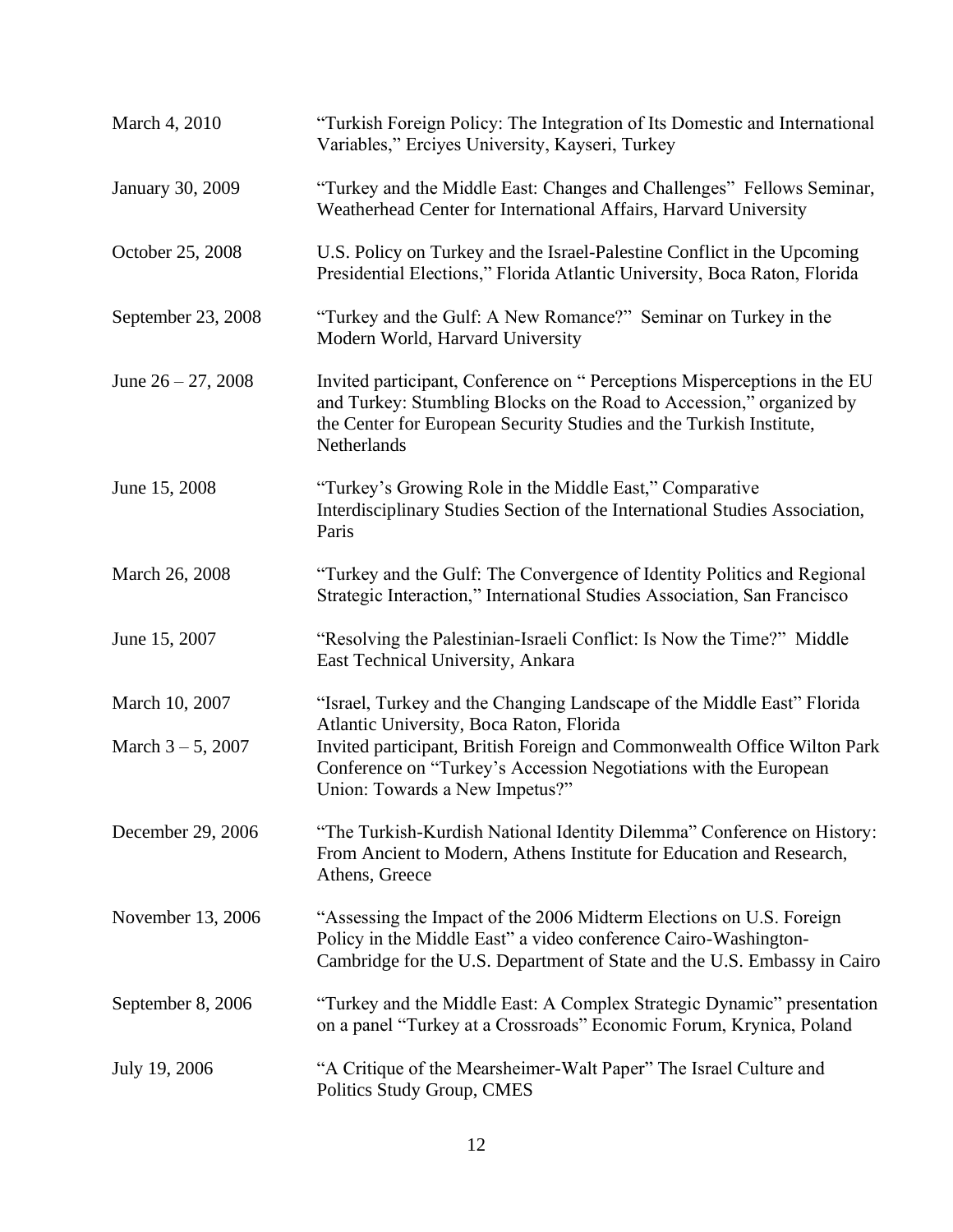| June 16, 2006         | "U.S. Foreign Policy in the Middle East: A Critique" International<br>Relations Conference, Middle East Technical University, Ankara                                                                           |
|-----------------------|----------------------------------------------------------------------------------------------------------------------------------------------------------------------------------------------------------------|
| May 25, 2006          | "Turkey's Role in the Middle East" Koç University, Istanbul                                                                                                                                                    |
| March 31, 2006        | Panelist, "Israelis, Palestinians, and Hamas" for the Group on Mass<br>Violence, Harvard University                                                                                                            |
| March 13, 2006        | "Turkey and the Middle East" presentation on a panel on "Turkey's<br>Turbulent Road to the E.U." Woodrow Wilson International Center for<br>Scholars, Washington, D.C.                                         |
| February 23, 2006     | "Reflections of an Observer of the Palestinian Legislative Elections, The<br>WCFIA/CMES Middle East Seminar, Harvard University                                                                                |
| February 23, 2006     | Panel discussant, "The Palestinian Election: What We Saw" Institute of<br>Politics, John F. Kennedy School of Government, Harvard University                                                                   |
| October 10, 2005      | "U.S. Policy in the Middle East" as part of a panel on "Peace and Culture"<br>World Cultural Forum, Nara, Japan                                                                                                |
| July $12 - 14$ , 2005 | Invited Participant, Conference on Iraq's Constitutional Process, Abant,<br>Turkey, co-sponsored by the Foundation for Middle East and Balkan<br>Studies and the Iraq Foundation for Development and Democracy |
| July 5, 2005          | "U.S. Foreign Policy in the Gulf," Al Quds University, East Jerusalem                                                                                                                                          |
| July 1, 2005          | "Iraq and Gulf Security," International Relations Conference, Middle East<br>Technical University, Ankara                                                                                                      |
| May 31, 2005          | "Resolving U.S. Foreign Policy Dilemmas in the Gulf, " Middle East<br>Program, Middle East Technical University, Ankara                                                                                        |
| April 12, 2005        | "The War in Iraq: Will it Change the Middle East?" World Boston, Great<br>Decisions 2005 Lecture Series, Boston Public Library                                                                                 |
| March, 2005           | "U.S. Policy in the Gulf," presentation for Round Table on Security in the<br>Gulf after Saddam Hussein, International Studies Association Meeting,<br>Hawaii                                                  |
| February 2005         | "Regional Realities and U.S. Foreign Policy-The Middle East," Harvard<br>National Model United Nations, Boston                                                                                                 |
| September, 2004       | "The Reshaping of International Security in the Gulf," written for<br>American Political Science Association Meeting, Chicago, Illinois                                                                        |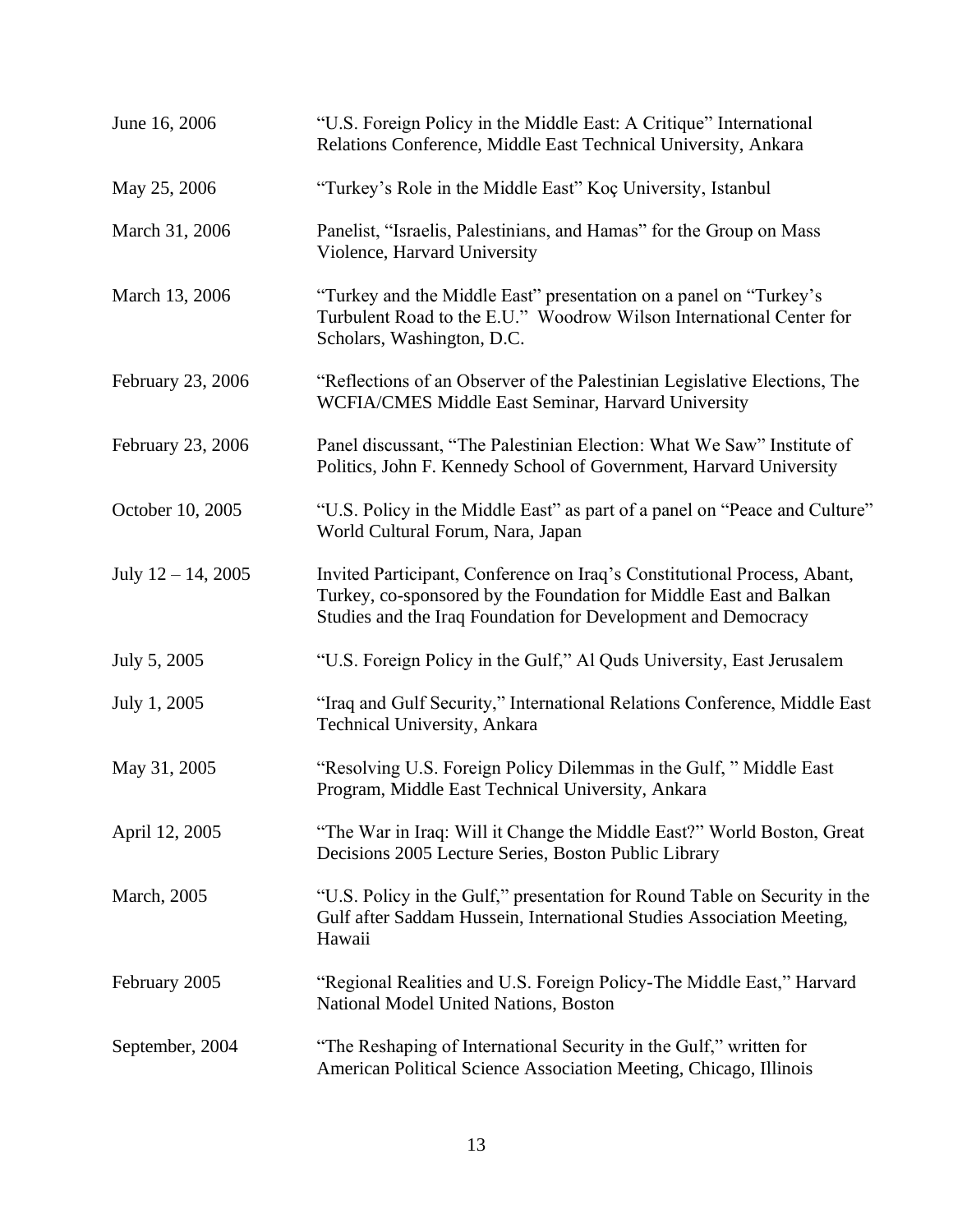| March, 2004         | "Turkey, Iraq, and the Gulf" Kokkalis Program and CMES                                                                                                                                                    |
|---------------------|-----------------------------------------------------------------------------------------------------------------------------------------------------------------------------------------------------------|
| January, 2004       | "Turkey and the Future Of Iraq," Middle East Studies Program, Middle<br>East Technical University, Ankara                                                                                                 |
| June, 2003          | "Security in the Gulf After the Overthrow of Saddam Hussein," at the<br>Kuwait Fund for Arab Economic Development, sponsored by the Center<br>for Strategic and Future Studies, Kuwait University, Kuwait |
| May, 2003           | "Security in the Gulf," John F. Kennedy School of Government, Middle<br>East Initiative, Kuwait Executive Program                                                                                         |
| April, 2003         | Panelist, "Iraq and the Middle East: Options for the Future," Dudley<br>House, Harvard University                                                                                                         |
| October, 2002       | "Assessing the Impact of U.S.-Israeli Relations on the Arab World,"<br>Conference on The United States and the Arab World, University of Maine                                                            |
| July, 2002          | "Turkey in the Middle East: A Policy of Triangulation," Middle East<br>Technical University, Ankara, Turkey, Conference on International<br>Relations                                                     |
| <b>March</b> , 2002 | "The Implications of Turkey's Domestic Politics on its National Security<br>in the Middle East," International Studies Association Conference, New<br>Orleans                                             |
| September, 2001     | "Succession in a Revolutionary Regime: The Case of the PA," American<br>Political Science Association Annual Meeting, San Francisco                                                                       |
| February, 2001      | "Security for Israel and a Palestinian State," International Studies<br><b>Association Conference, Chicago</b>                                                                                            |
| June, 2000          | "Conceptualizing Security in the Middle East," Conference on Redefining<br>Security in the Middle East, McGill University                                                                                 |
| April, 2000         | "A Preliminary Approach to a Framework for Security for Israel And a<br>Palestinian State," WCFIA/CMES Middle East Seminar, Harvard<br>University                                                         |
| February, 2000      | "The Implications of the Turkish-Israeli Relationship," Study Group on<br>Modern Turkey, CMES                                                                                                             |
| January, 1999       | "Turkey's National Security and the Middle East at the End of The<br>Twentieth Century," University of Tokyo                                                                                              |
| November, 1997      | "Turkey's Search for Security in the Middle East," CMES                                                                                                                                                   |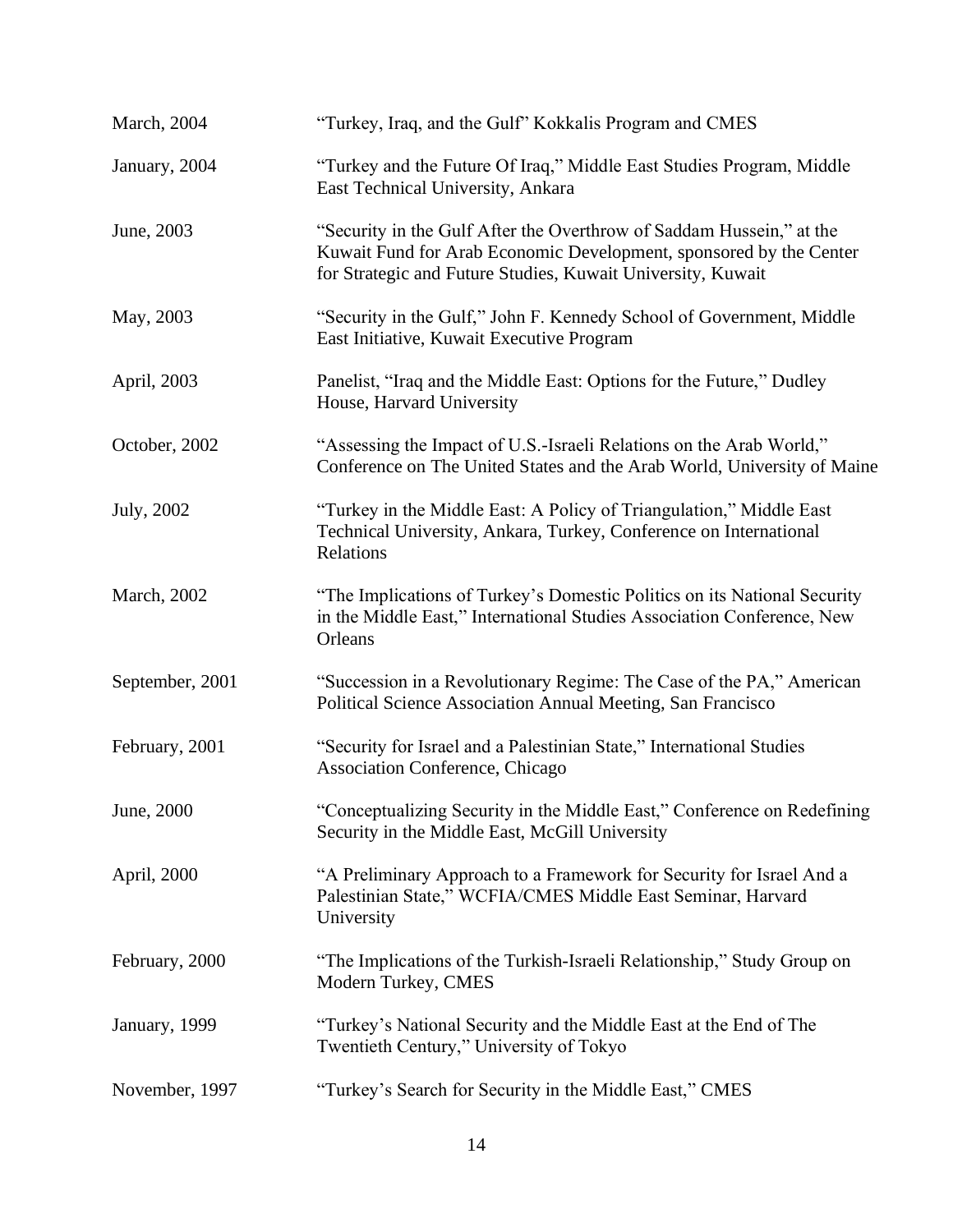| March, 1997     | "Turkey and the Middle East," Northeastern University Turkish Student<br><b>Association Conference</b>                                     |
|-----------------|--------------------------------------------------------------------------------------------------------------------------------------------|
| November, 1996  | "Turkey and the Gulf," Middle East Studies Association, Annual Meeting,<br>Providence                                                      |
| April, 1996     | "Defining Middle East Security in the Twenty First Century," International<br><b>Studies Association Conference, San Diego</b>             |
| November, 1995  | "Security in the Middle East: The Conceptual Frontiers," Middle East<br>Seminar, CMES and WCFIA                                            |
| December, 1994  | "The Women's Movement in the United States: From Suffrage to the<br>ERA," Middle East Technical University, Ankara                         |
| February, 1993  | "The Gulf after the Cold War," Harvard University Model United Nations                                                                     |
| May, 1992       | "The Impact of the New World Order on the Middle East," Institute of<br>Southeast Asian Studies, Singapore                                 |
| May, 1992       | "The Effects of the End of the Cold War on Middle East International<br>Politics," Institute for Developing Economies, Tokyo               |
| September, 1991 | "Perceptions of the Middle East Peace Process by Regional Actors," panel,<br>Harvard University Middle East Seminar                        |
| July, 1991      | "The Middle East in the Wake of the Gulf Crisis", Palestinian Society for<br>the Study of International Affairs, East Jerusalem            |
| February, 1991  | "Regional Implications of the Gulf Conflict," Harvard University Seminar<br>on Management of Regional Conflict and the Middle East Seminar |
| February, 1991  | Panelist, Forum on Gulf Crisis, Lesley College, Boston                                                                                     |
| January, 1991   | "Iran and the Changing Balance of Power in the Persian Gulf," Institute for<br>Political & International Studies, Teheran                  |
| January, 1991   | Panelist, "A Women's Forum on the Persian Gulf," Boston                                                                                    |
| October, 1990   | "Background of the Gulf Crisis and Future U.S. Policy in the Area," The<br>Nieman Foundation, Harvard University                           |
| October, 1990   | "The Changing Balance of Power in the Gulf," panel Harvard Law School                                                                      |
| September, 1990 | Panel discussant, "The Gulf Crisis: Origins and Options," CMES                                                                             |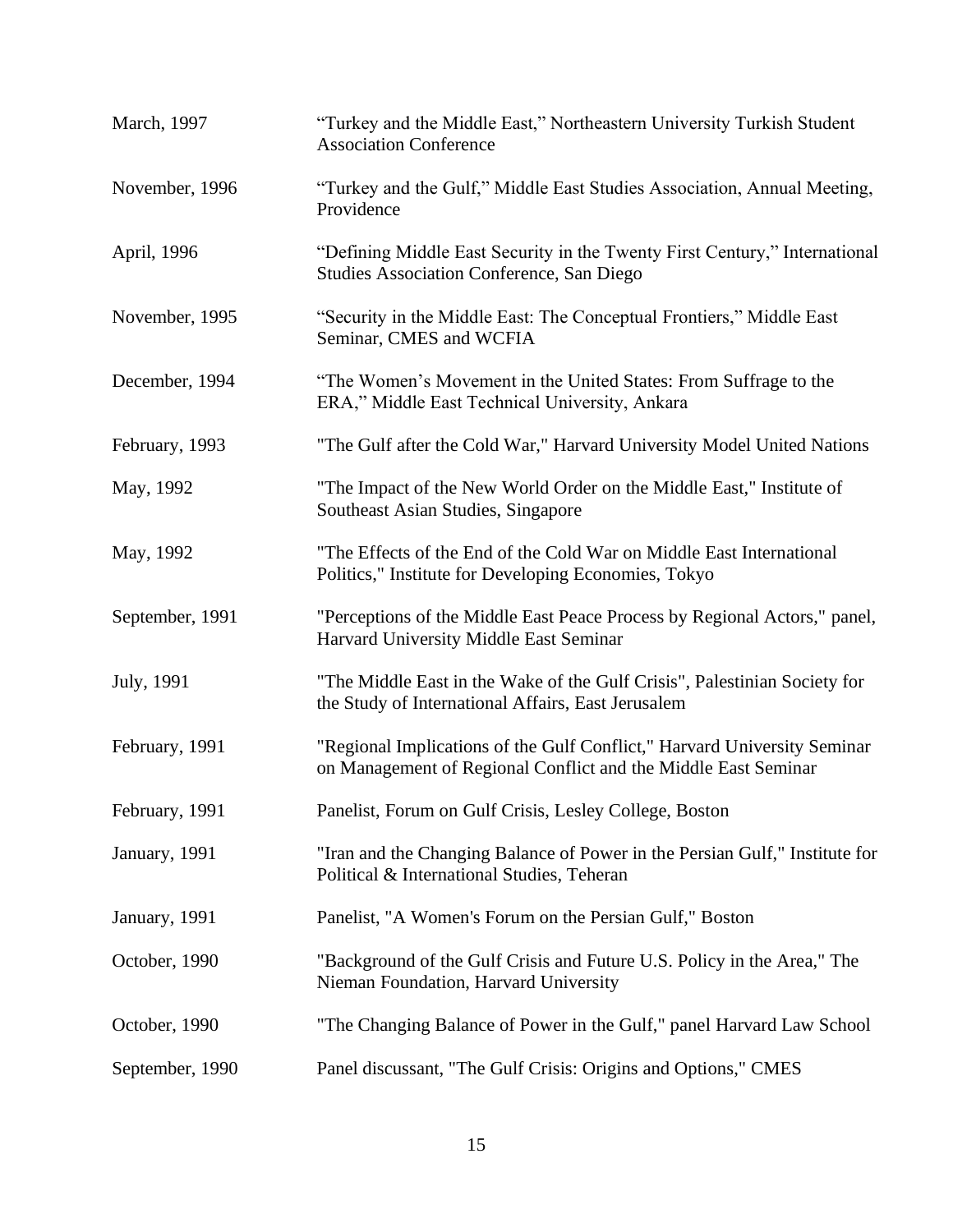## PROFESSIONAL APPOINTMENTS

| 2016             | University of Oxford, Saint Antony's College, Visiting Academic, Trinity<br>Term                                                                                                                                                                                                                           |
|------------------|------------------------------------------------------------------------------------------------------------------------------------------------------------------------------------------------------------------------------------------------------------------------------------------------------------|
| 2012             | University of Oxford, Saint Antony's College, Senior Associate Member,<br><b>Trinity Term</b>                                                                                                                                                                                                              |
| $1984 -$ Present | Associate/Affiliate, CMES, Harvard University                                                                                                                                                                                                                                                              |
| $1988 -$ Present | Associate, WCFIA, Harvard University                                                                                                                                                                                                                                                                       |
| $1996 -$ Present | Co-Chair, WCFIA-CMES Middle East Seminar, Harvard University                                                                                                                                                                                                                                               |
| $1999 - 2017$    | Co-Chair, Study Group on Modern Turkey, renamed Seminar on Modern<br>Turkey (January 2006) later Seminar on Turkey in the Modern World,<br>(September 2008), Harvard University<br>Chair, Seminar on Turkey in the Modern World (2014-2016)<br>Co-Chair, Seminar on Turkey in the Modern World (2016-2017) |
| $1999 -$ Present | Editorial Board, Turkish Studies.                                                                                                                                                                                                                                                                          |
| $2017$ – Present | Editorial Board, Asian Journal of Middle Eastern and Islamic Studies                                                                                                                                                                                                                                       |

## ADMINISTRATIVE POSITIONS EMMANUEL COLLEGE (excluding extensive Committee Service)

| 2014 – December, 2018 | Chairperson, Department of Political Science and International Studies,<br><b>Emmanuel College</b> |
|-----------------------|----------------------------------------------------------------------------------------------------|
| $1982 - 2006$         | Chairperson, Department of Political Science, Emmanuel College                                     |
| $1999 - 2006$         | Chairperson, History Department, Emmanuel College                                                  |
| $2000 - 2006$         | Chair/Coordinator, Global Studies Major, Emmanuel College                                          |

### ACADEMIC PROGRAM DEVELOPMENT

| $2019 - 2020$ | Chair, Public and Global Health Minor Committee |
|---------------|-------------------------------------------------|
| 2013          | Development of Middle East Minor                |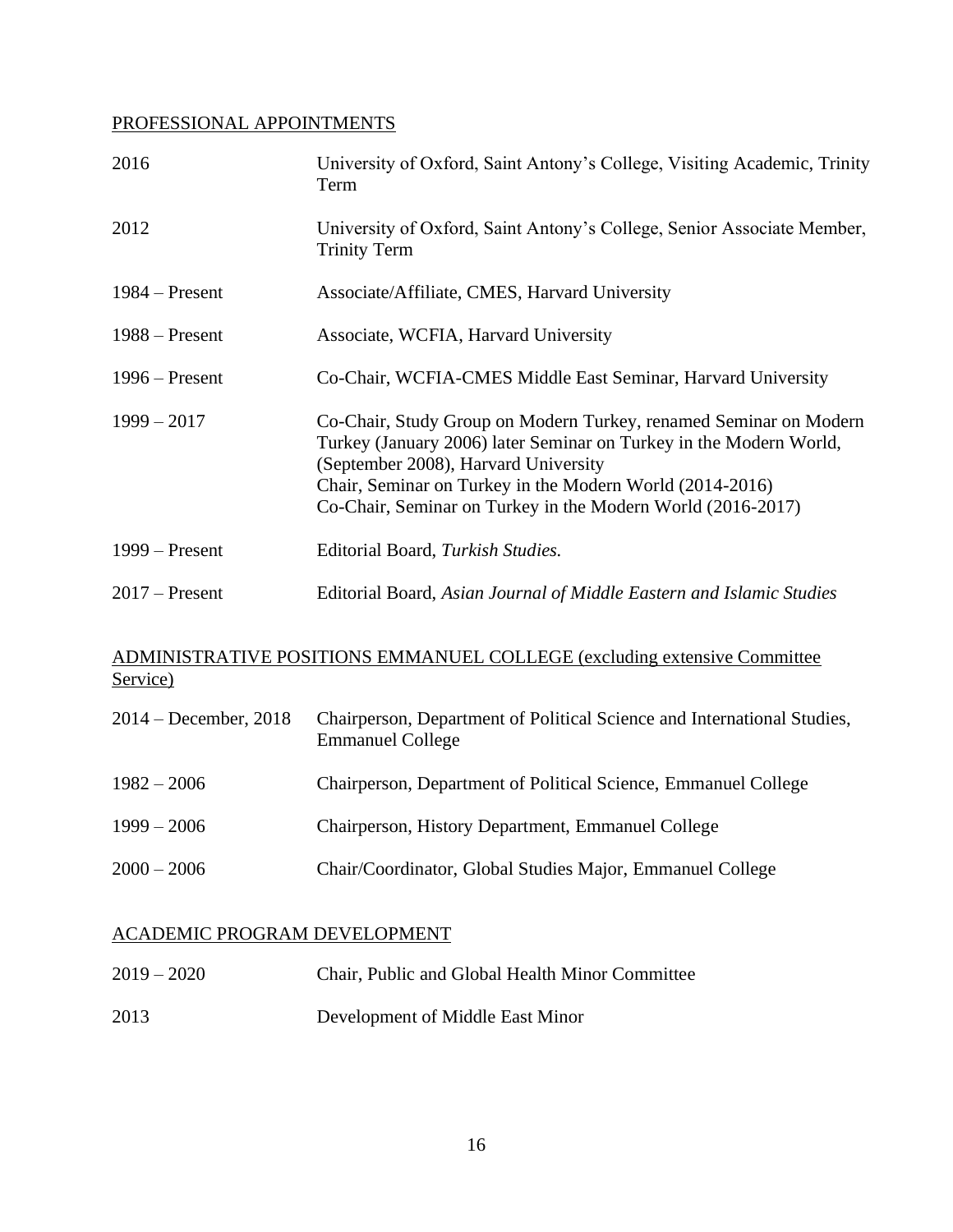| 2013                     | Initiator and organizer of Middle East Week: The Changing Middle East:<br>Will it Bring Democracy and Peace?<br>Guest speakers Dr. Sadik Al-Azm and Dr. Ron Pundak |
|--------------------------|--------------------------------------------------------------------------------------------------------------------------------------------------------------------|
| $2007 - 2008$            | Member of Strategic Planning Committee, Emmanuel College                                                                                                           |
| 2000                     | Initiator and first Chair, Global Studies major, Emmanuel College                                                                                                  |
| $1999 - 2018$            | Initiator and Co-Chair of Study Group on Modern Turkey, CMES<br>(later became the Seminar on Turkey in the Modern World<br>WCFIA/CMES), Harvard University         |
| 1993                     | Initiator and Director, Study Group on Arms Control in the Middle East,<br>WCFIA and CMES, Harvard University                                                      |
| 1990                     | Initiator and Director, Study Group, "International Perspectives on the<br>Question of a Palestinian State," CMES, Harvard University                              |
| PROFESSIONAL ACTIVITIES  |                                                                                                                                                                    |
| 2017                     | Jury member Sakıp Sabancı International Research Award                                                                                                             |
| 2017                     | Member Fulbright Peer Review Screening Committee for Fulbright<br><b>Specialist Awards</b>                                                                         |
| 2017                     | Member Fulbright Peer review Screening Committee for Fulbright<br>Discipline Awards                                                                                |
| October $27 - 28$ , 2011 | Member of Fulbright Peer Review Aegean/Black Sea Committee                                                                                                         |
| Fall, 2008               | Member of Fulbright Screening Committee for Graduate Student Awards,<br>Turkey, Greece and Cyprus.                                                                 |
| Spring, 2010             | Fulbright Senior Research Grant, for project on "Turkey and the Middle"<br>East," Middle East Technical University, Ankara, Turkey                                 |
| May $21 -$ June 25, 2006 | Fulbright Senior Specialist, Middle East Technical University, Ankara,<br>Turkey                                                                                   |
| January $22 - 26$ , 2006 | International Observer of the January 25, 2006 Palestinian Legislative<br>Elections with the NDI/Carter Center International Observation Mission.                  |
| May $23 - July 1, 2005$  | Fulbright Senior Specialist, Middle East Technical University, Ankara,<br>Turkey                                                                                   |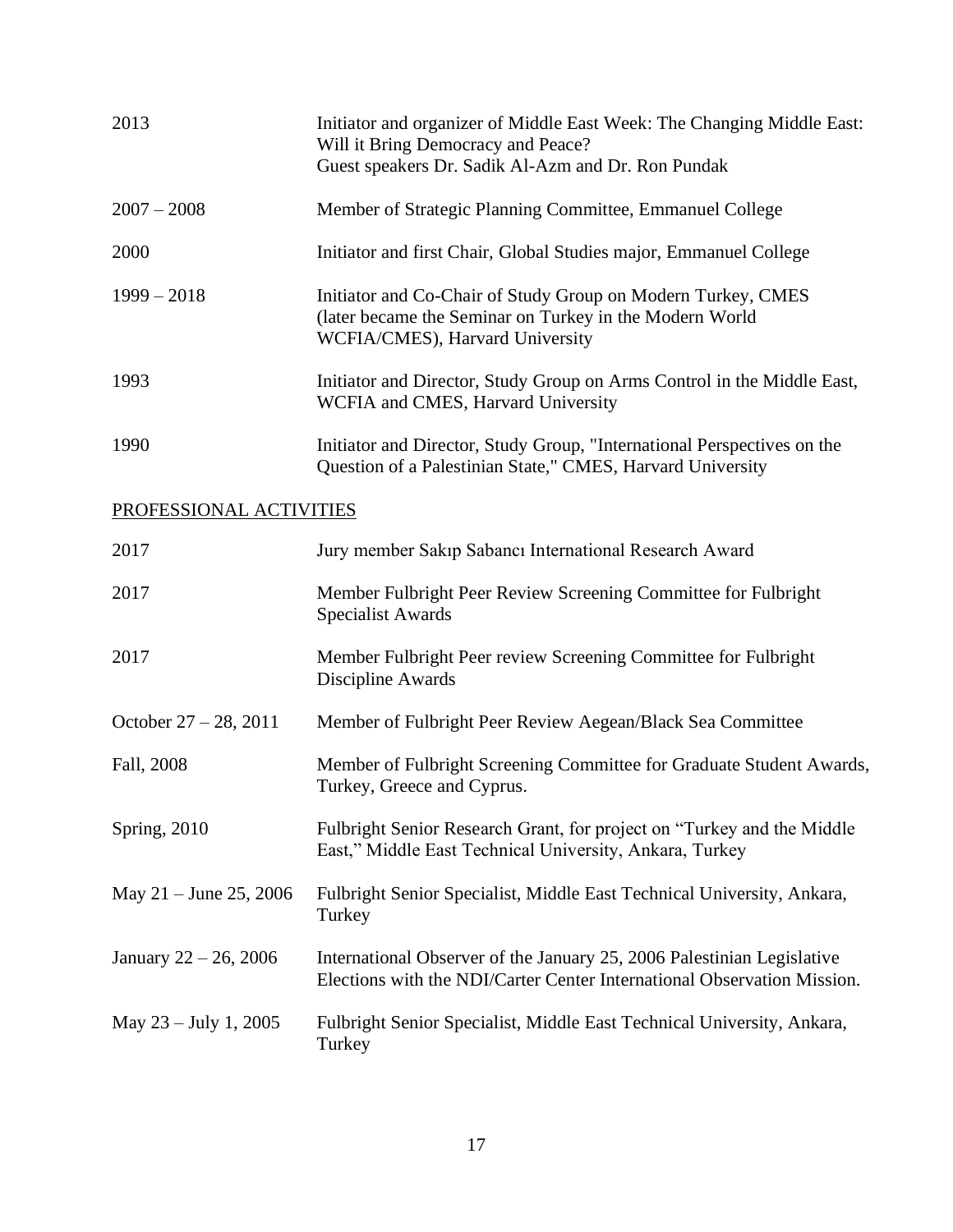| October, 1998 | Co-organizer of Conference on The Future of Turkish Foreign Policy, John<br>F. Kennedy School of Government                                                                                                                                 |
|---------------|---------------------------------------------------------------------------------------------------------------------------------------------------------------------------------------------------------------------------------------------|
| Fall, 1997    | Professor, "American Foreign Policy in the Middle East" Institute of<br>Politics, John F. Kennedy School of Government, Harvard University                                                                                                  |
| Spring, 1997  | Visiting Scholar Center for International Studies, Massachusetts Institute<br>of Technology                                                                                                                                                 |
| $1994 - 1996$ | Director of project on "New Frontiers in Middle East Security,"<br>Conferences held June, 1995 at Middle East Technical University, Ankara,<br>Turkey; and June, 1996 at Rockefeller Foundation Bellagio, Italy<br><b>Conference Center</b> |
| Spring, 1993  | Director, Study Group on Arms Control in the Middle East, WCFIA and<br><b>CMES</b>                                                                                                                                                          |
| Spring, 1990  | Director, Study Group, "International Perspectives on the Question of a<br>Palestinian State," CMES                                                                                                                                         |

### REFEREED FOR:

*Comparative Politics*; *International Security*; *Turkish Studies*; *Political Science Quarterly; New Perspectives on Turkey;* Cambridge University Press; Lynne Rienner Press; Praeger Press; Routledge Press; Georgetown University Press

### POSTDOCTORAL GRANTS AND AWARDS

| $2012 - 2013$ | One World Boston, a Cummings Foundation Affiliate, for development of a<br>Middle East Program at Emmanuel College                               |
|---------------|--------------------------------------------------------------------------------------------------------------------------------------------------|
| Spring, 2010  | <b>Fulbright Senior Researcher, Turkey</b>                                                                                                       |
| 2006          | Fulbright Senior Specialist, Middle East Technical University, Ankara,<br>Turkey, for development of the Middle East Studies program.            |
| 2005          | Fulbright Senior Specialist, Middle East Technical University, Ankara for<br>preliminary work on developing a Center for Middle Eastern Studies. |
| 2004          | Kuwait Research Fund, John F. Kennedy School of Government, Harvard<br>University for research on International Security in the Gulf.            |
| 2003          | Kuwait Research Fund, John F. Kennedy School of Government, Harvard<br>University for research on Kuwait's national security.                    |